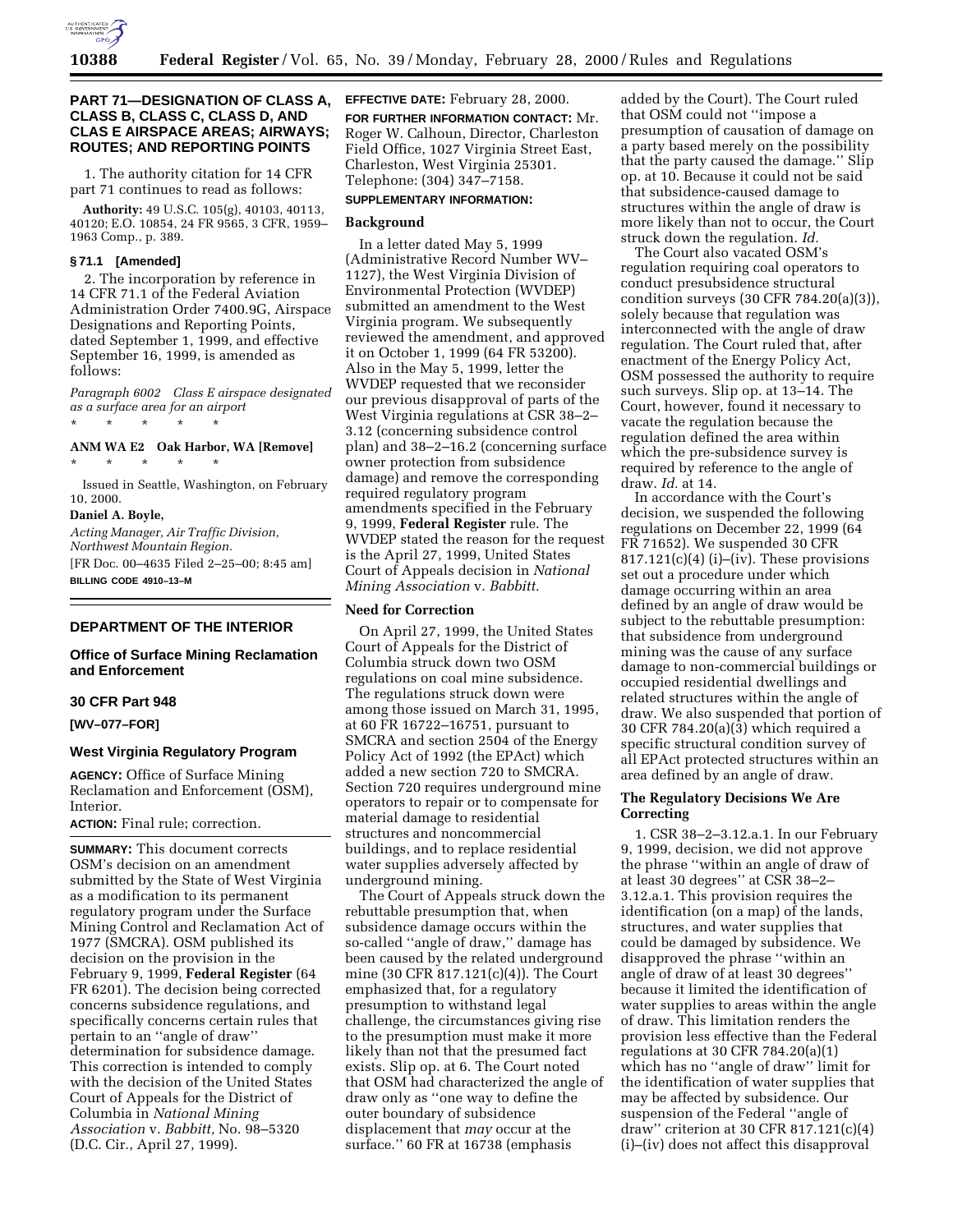of the State as it pertains to water supplies. Therefore, our disapproval of the phrase ''within an angle of draw of at least 30 degrees'' at CSR 38–2– 3.12.a.1. continues in force.

In addition we required, at 30 CFR 948.16(zzz), that CSR 38–2–3.12.a.1 be amended to require that the map identify the type and location of all lands, structures, and drinking, domestic and residential water supplies within the permit and adjacent areas, and to include a narrative indicating whether subsidence, if it occurred, could damage or diminish the use of the lands, structures, or water supplies. This required amendment is not affected by our suspension of the Federal regulations cited above and, therefore, remains in force.

We also approved CSR 38–2–3.12.a.1 pertaining to an alternative, site-specific angle of draw, but only with the understanding that such an alternative angle of draw would be justified based on a site-specific geotechnical analysis of the potential surface impacts of the mining operation. This decision is affected by our suspension of the ''angle of draw'' criterion, and must be corrected. We are correcting this decision by changing the qualified approval that CSR 38–2–3.12.a.1, to a complete approval, because there is now no Federal regulatory counterpart to this alternative angle of draw criterion. As we stated in the December 22, 1999, suspension notice, under section 505(b) of SMCRA, a State may elect to retain its existing regulations despite the fact that OSM has suspended their counterparts.

In addition we required, at 30 CFR 948.16(yyy), that CSR 38–2–3.12.a.1 be amended to clarify that approval of the proposed angle of draw has a more reasonable basis than the 30-degree angle of draw based on site-specific geotechnical analysis of the potential impacts of the proposed mining operation. Because our approval of CSR 38–2–3.12 is now unqualified, we are removing the required amendment at 30 CFR 948.16(yyy).

2. CSR 38–2–3.12.a.2. We approved CSR 38–2–3.12.a.2. concerning presubsidence surveys, except we did not approve the phrase ''within the area encompassed by the applicable angle of draw'' as it applies to water supply surveys. In addition we required, at 30 CFR 948.16(aaaa), that CSR 38–2– 3.12.a.2. be amended to require a presubsidence survey without limitation by an angle of draw, of the quantity and quality of all drinking, domestic, and residential water supplies within the permit area and adjacent area that could be contaminated, diminished, or

interrupted by subsidence. The Federal regulations concerning pre-subsidence surveys of water supplies have never incorporated an ''angle of draw'' criterion. CSR 38–2–3.12.a.2. does contain an ''angle of draw'' criterion for water supplies, and that criterion renders the State provision less effective than 30 CFR 784.20(a)(3) as it pertains to water supplies. Therefore, the disapproval and required amendment concerning water supplies continue to be in effect, because they are not affected by our suspension of the Federal ''angle of draw'' provision.

CSR 38–2–3.12.a.2. also contains a requirement for pre-subsidence surveys for non-commercial or residential dwellings and structures that incorporates an ''angle of draw'' criterion. Although the counterpart Federal requirement contained an ''angle of draw'' criterion and has been suspended, the suspension does not render the State provisions inconsistent with the Federal regulations. Under section 505(b) of SMCRA, a State may elect to retain its existing regulations despite the fact that OSM has suspended its counterparts. Therefore, CSR 38–2–3.12.a.2. concerning presubsidence surveys for non-commercial or residential dwellings and structures continues to be approved.

CSR 38–2–3.12.a.2.A. and B. We did not approve CSR 38–2–3.12.a.2.A. and B. concerning exemption and postponement of the pre-subsidence structural survey. These provisions were disapproved because we found them to be less effective than 30 CFR 784.20(a)(3) and 817.121(c)(4)(ii). Both of these Federal provisions have been suspended. Therefore, CSR 38–2– 3.12.a.2.A. and B. are no longer less effective than the Federal regulations. We are correcting our finding to approve CSR 38–2–3.12.a.2.A. and B. concerning exemption and postponement of the pre-subsidence structural surveys. As we stated in the December 22, 1999, suspension notice, under section 505(b) of SMCRA, a State may elect to retain its existing regulations despite the fact that OSM has suspended its counterparts.

We required, at 30 CFR 948.16(bbbb), that CSR 38–2–3.12.a.2. be amended to require that the permit applicant pay for any pre-subsidence surveys of protected structures and water supplies, and to require the applicant to provide copies of the surveys to the property owner and the regulatory authority. The Federal requirements at 30 CFR 784.20(a)(3) concerning pre-subsidence structural surveys have been suspended, but the Federal requirements concerning presubsidence surveys of water supplies

have not been suspended. Therefore, we are correcting our required amendment at 30 CFR 948.16(bbbb) to remove all references to presubsidence surveys of protected structures, since the portion of 3.12.a.2. referring to presubsidence surveys no longer has a Federal counterpart. Pursuant to section 505(b) of SMCRA, a State may elect to retain its existing regulations, despite the fact that OSM has suspended its counterparts. As corrected, 30 CFR 948.16(bbbb) will now only require that the permit applicant pay for any presubsidence surveys of protected water supplies, and that the applicant provide copies of the surveys to the property owner and the regulatory authority.

We did not approve, at CSR 38–2– 3.12.a.2., the definition of ''noncommercial building.'' In addition, we required, at 30 CFR 948.16(cccc), that CSR 38–2–3.12.a.2. be amended to clarify that the definition of ''noncommercial building'' includes such buildings used on a regular or temporary basis. These two decisions are affected by our suspension of 30 CFR 784.20(a)(3). The State's definition of ''non-commercial building'' pertains directly to its pre-subsidence survey requirement for structures at CSR 38–2– 3.12.a.2. Since the Federal presubsidence survey requirement for structures at 30 CFR 784.20(a)(3) has been suspended, the State's definition is applied to a provision for which the Federal regulations have no counterpart. Pursuant to SMCRA section 505(b), the State's use of the definition of ''noncommercial building'' at CSR 38–2– 3.12.a.2. is not inconsistent with SMCRA and can be approved. Therefore, we are correcting our decision regarding the definition of ''non-commercial building'' at CSR 38– 2–3.12.a.2. to approve the definition. In addition, we are deleting the required amendment at 30 CFR 948.16(cccc).

3. CSR 38–2–16.2.c.3. In our February 9, 1999, decision, we found that CSR 38–2–16.2.c.3. was less effective than 30 CFR  $817.121(c)(4)(i)$  to the extent that the State's presumption of causation of subsidence damage only applies within the area which a pre-subsidence structural survey is required. In addition, we required, at 30 CFR 948.16(dddd), that CSR 38–2–16.2.c.3. be amended to provide that a rebuttable presumption of causation would exist within the applicable angle of draw regardless of whether or not a presubsidence survey had been conducted. These two decisions are no longer valid because of our suspension of the Federal regulations at 30 CFR 817.121(c)(4) (i)– (iv). The Federal regulations no longer contain a presumption of causation of